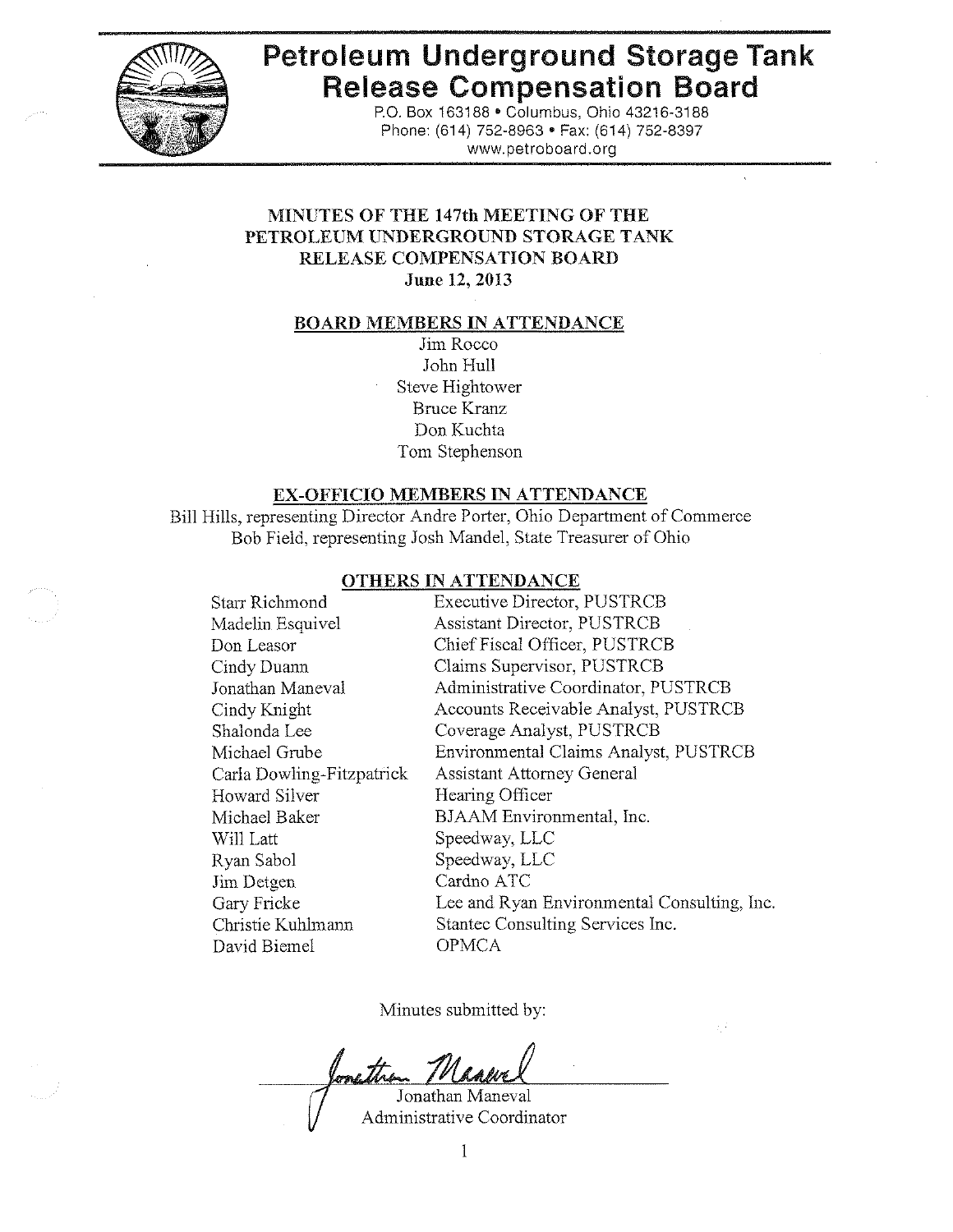# **Call to Order:**

Chairman Rocco convened the one hundred forty-seventh meeting of the Petroleum Underground Storage Tank Release Compensation Board on Wednesday, June 12, 2013. The following members were in attendance: Jim Rocco; John Hull; Steve Hightower; Bruce Kranz; Don Kuchta; Tom Stephenson; Bill Hills, representing Director Andre Porter, Ohio Department of Commerce; and Bob Field, representing Josh Mandel, State Treasurer of Ohio.

Chairman Rocco introduced Bob Field, who was appointed to serve as designee for Josh Mandel, State Treasurer of Ohio. He also introduced Bruce Kranz, who was appointed by Governor Kasich to serve as a Board member with experience in pollution liability insurance. Chairman Rocco noted the Governor reappointed Cheryl Hilvert, and said she was unable to attend the meeting.

## **Minutes:**

Chairman Rocco asked if there were any comments or questions regarding the minutes from the April 4, 2013 Board meeting, and there were none. Vice-Chairman Hull moved to approve the minutes. Mr. Hills seconded. A vote was taken and the following members voted in the affirmative: Messrs. Rocco; Hull; Kranz; Kuchta; Stephenson; and Hills. Mr. Field abstained. Mr. Hightower was not present for the vote. The motion passed.

## **BUSTR Report:**

Chairman Rocco called upon Bill Hills, Bureau Chief, to present the Bureau of Underground Storage Tank Regulations (BUSTR) report.

Mr. Hills said the BUSTR report is being presented in a new format to maintain consistency with reports presented to the State Fire Council.

Mr. Hills reported the leaking underground storage tank (LUST) side of the program has three staff vacancies, and one Environmental Specialist 2 position is vacant on the corrective actions side of the program.

Mr. Hills said the proposed Revolving Loan Fund is currently in the budget conference committee, and it continues to be viewed favorably. The proposed Fund will provide financing to enable political subdivisions to address the removal of underground storage tank systems.

Mr. Hills said that BUSTR and the Ohio EPA partnered to conduct a series of trainings at the fire academy. The trainings stressed the importance of proper/adequate investigation of soil vapor intrusion to indoor air spaces when a petroleum UST release occurs. He said environmental consultants attended the trainings along with all BUSTR corrective action staff. Given the success of the training, BUSTR and the Ohio EPA are planning additional training sessions in the fall.

Mr. Hills said the OTTER database upgrade project continues to move forward with daily testing and weekly meetings with management. He said the click-scheduling project is also moving forward. Click scheduling is a GPS driven computer program that geographically schedules the inspectors to visit facilities that are located in the same geographical area.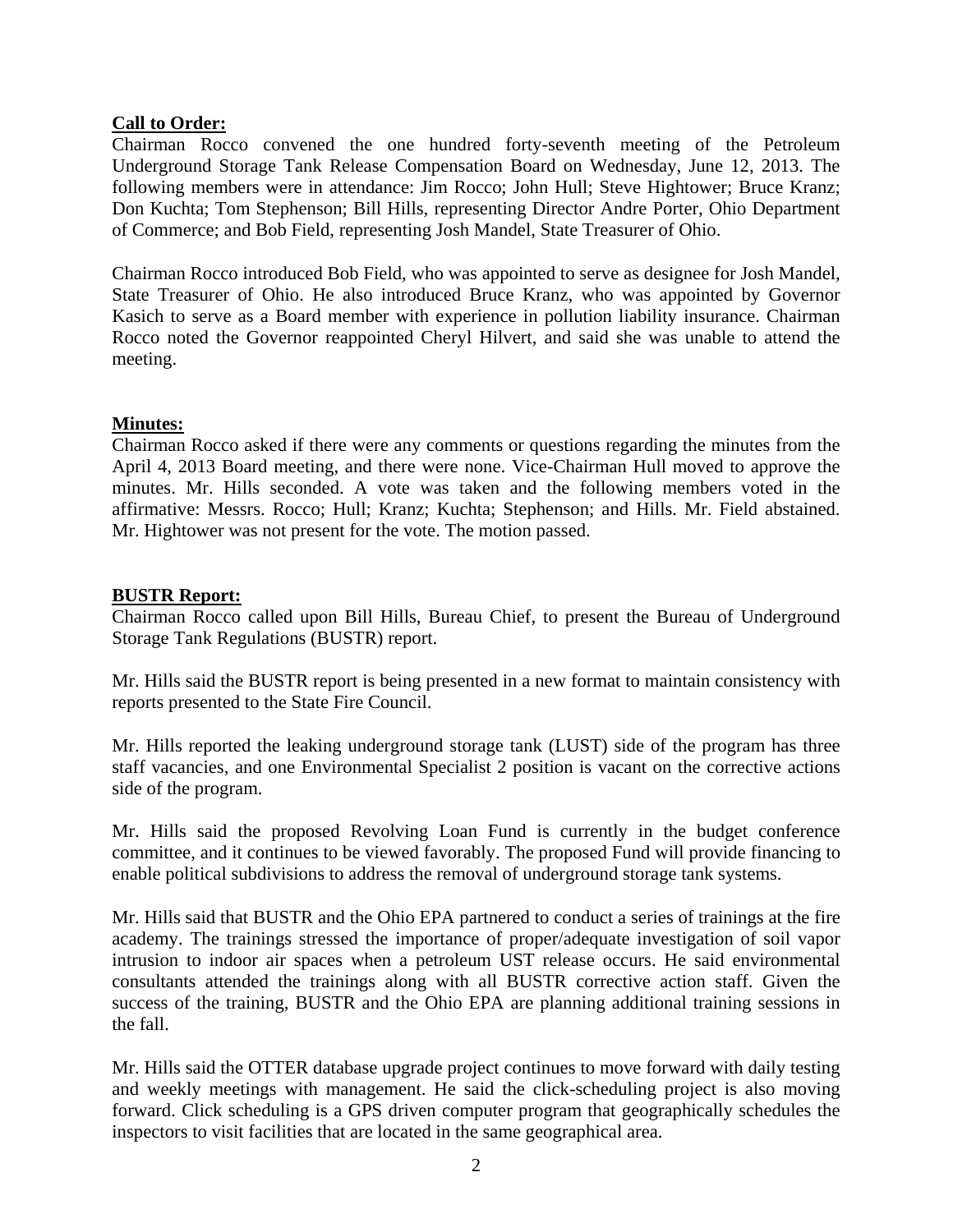Mr. Hills reported the second three year operational compliance inspection cycle was completed, and BUSTR inspectors are currently performing follow-up inspections and assisting tank owners with specific needs. He said BUSTR is currently 4% behind on its NFA target projections for the corrective action grant cycle ending September 30, 2013. However, he anticipates the goal will be met.

Mr. Hills stated the tank count statistics remain fairly consistent. He said there are about 3,750 owners of 7,500 registered facilities and roughly 22,000 registered USTs.

Mr. Hills said BUSTR received notification from the US EPA Region 5 that the LUST program would receive a 19% cut effective July 1, 2013. He said BUSTR plans to adjust for the cut by leaving the staff vacancies he noted earlier in his report unfilled. He added that the plan will not take any compliance inspectors out of the field.

Vice-Chairman Hull asked how the new tablets and click-scheduling program were working. Mr. Hills responded stating the tablets are still in test mode. He said there are interface problems that need resolved. He said BUSTR staff and the contractor are working hard to get the program up and running as close to July 1, 2013 as possible.

Chairman Rocco asked if the proposed Revolving Loan Fund will be similar to state and federal loans that at times are not paid back. Mr. Hills said the proposed loan program is a true loan and must be repaid. Mr. Hills noted that the Fire Marshal currently has a similar program for fire department equipment. He believes if the bill is passed, the revolving loan program will be handled in a similar fashion. Mr. Field asked how the program will be funded. Mr. Hills explained that monies received as a result of lawsuits and settlements with the State Fire Marshal will be moved into the fund.

## **Financial Report:**

Chairman Rocco called upon Don Leasor, Chief Fiscal Officer, to present the financial reports.

## *February, March and April Financials*

Mr. Leasor said the February, March and April financials were emailed to each member. He asked if there were any questions or concerns regarding these reports, and there were none. Mr. Leasor said since the fiscal year 2013 annualized revenues and expenses would be discussed as part of the operating budget, he would not review the monthly financial reports.

## *Operating Budget*

Mr. Leasor said tank revenue for fiscal year 2013 was budgeted at \$14.1 million for 21,850 USTs, and the actual revenues were just under \$14.4 million. He said this resulted in a favorable variance of about 1.8%. He recommended the tank revenues for fiscal year 2014 be budgeted at \$14 million. He said this estimate was built on the assumption that fees will be received for 20,700 tanks, and 25% of these USTs will be assured at the reduced deductible. He said fees remain at \$600 per tank for coverage at the standard \$55,000 deductible and \$800 per tank for coverage at the \$11,000 reduced deductible.

Mr. Leasor said property transfer fees are projected at \$95,000 for fiscal year 2014. He said a portion of the transfer fees were assessed during the current fiscal year, but are anticipated to be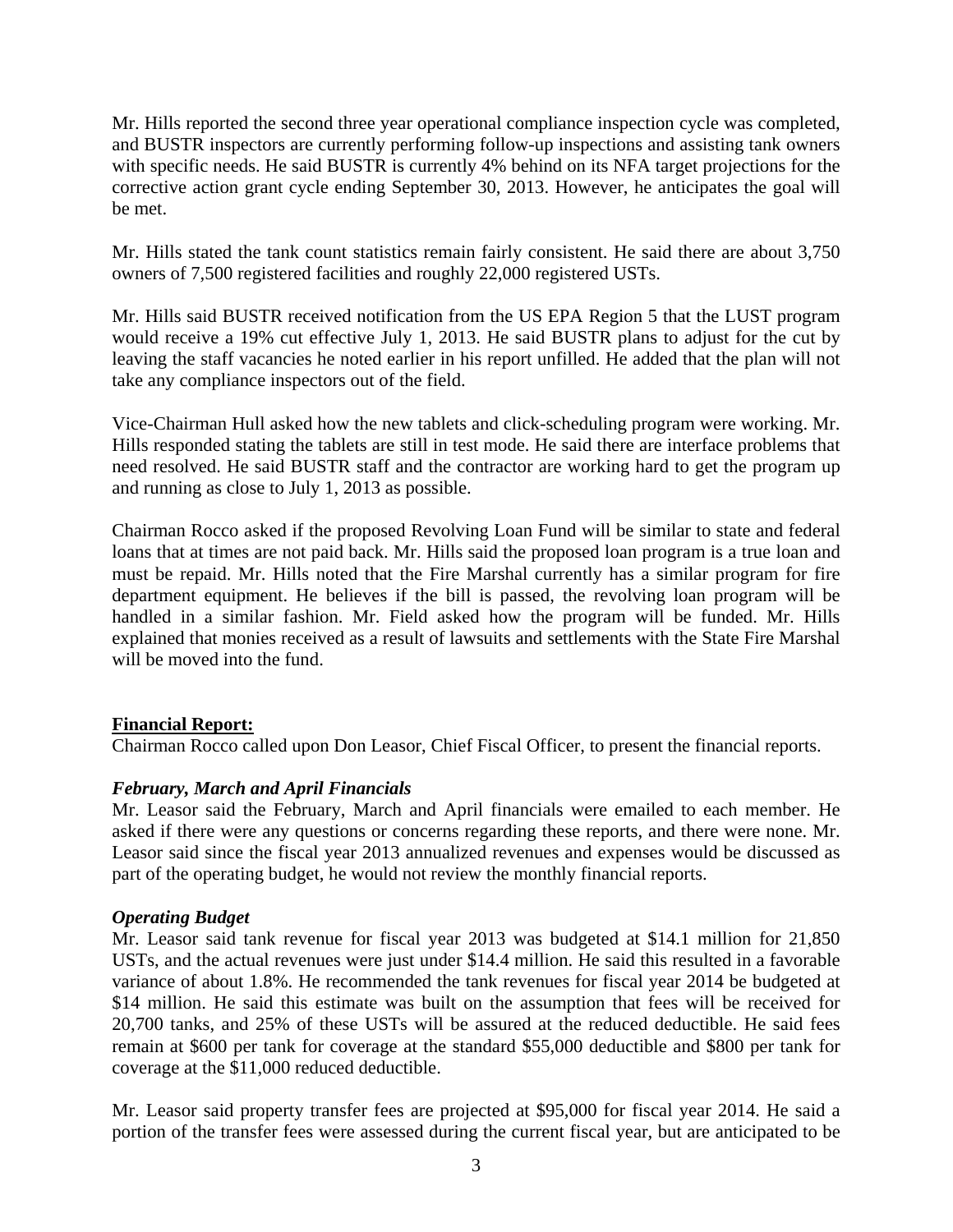collected in fiscal year 2014. He stated prior years' fees collected, less refund amounts, are projected to be \$450,000 in fiscal year 2014.

Mr. Leasor said the interest income budgeted for fiscal year 2013 was \$9,500 and the actual interest earnings were approximately \$17,300. He said this favorable variance of \$7,800 was due to the fiscal year 2013 budget being developed using a .06% interest rate, and the actual average interest rate was .08%. He said the fiscal year 2014 anticipated interest income of \$25,600 is based on an interest rate of .06% plus the anticipated interest of \$15,100 from the investments in US Treasuries and US Agency Callable Bonds.

Chairman Rocco requested Mr. Leasor to explain the investments for the benefit of the new Board members. Mr. Leasor said the Board invested \$6 million from the unobligated STAR Ohio account. He said \$3 million was invested in US Treasuries and \$3 million was invested in US Agency Callable Bonds. He said the securities are laddered with one, two and three year terms. As a result, \$2 million will reach maturity each year, and the Board can determine whether to reinvest the money or redeposit it in the STAR Ohio account. He noted the securities were purchased in May 2013.

Mr. Leasor said miscellaneous income is projected to remain at \$1,000 for fiscal year 2014.

Mr. Leasor pointed out the actual total operating income exceeded the amount budgeted for fiscal year 2013 by \$264,000.

Mr. Leasor said the claims expense budgeted in fiscal year 2013 was \$9 million; however, actual claims expense is anticipated to be approximately \$7 million, which is a 22% variance. He stated the proposed budget for the fiscal year 2014 claims expense is \$9 million.

Mr. Leasor said the salary line item budgeted for fiscal year 2013 was \$1,214,000 and actual expenditures were \$1,150,000 resulting in a favorable variance of approximately \$65,000. He said this was due to short term vacancies in two positions during the year. He recommended the 2014 budget for salaries be set at \$1,233,000, which reflects all positions being filled, salaries being frozen at current levels with no cost of living or merit increases, and anticipated fringe costs.

Chairman Rocco asked if fringe costs had increased. Mr. Leasor responded saying the additional \$20,000 requested for the salary line item was solely for increased health care costs and other fringe expenses.

Mr. Leasor said the amounts requested for advertising, staff development and training, travel and postage for fiscal year 2014 were carried over from fiscal year 2013 with no changes.

He said temporary services actual expenses exceeded the budgeted amount by approximately \$4,900 due to the utilization of a temporary employee to fill one of the staff vacancies. He recommended the 2014 budget for temporary services be held at \$15,000.

Mr. Leasor said the landlord notified the Board that the monthly lease will continue at the current rate through June 30, 2015. He said the fiscal year 2014 anticipated rent expense is \$108,500.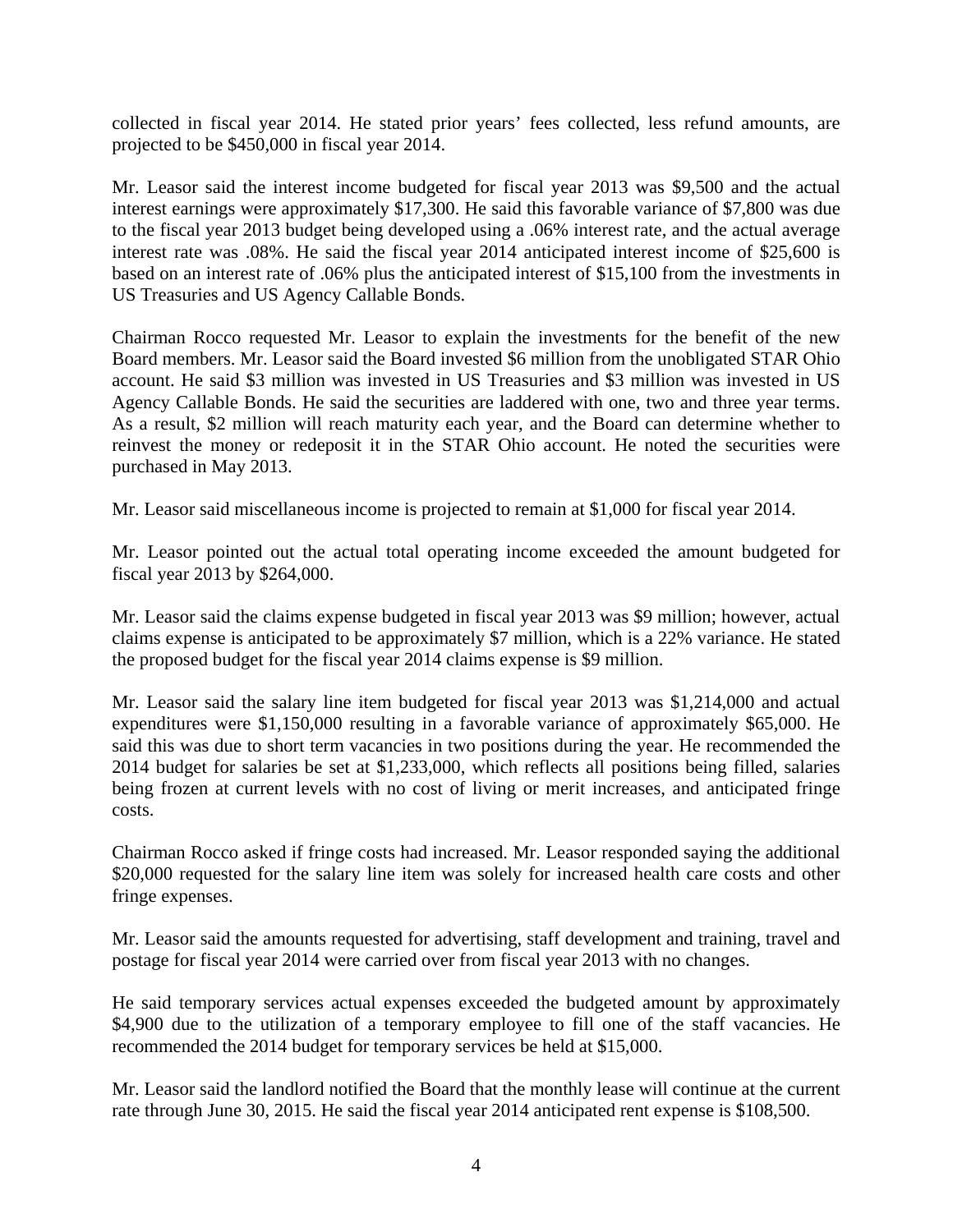Mr. Leasor said the office supplies expenses were \$3,200 below the budgeted amount. He said the amount requested for fiscal year 2014 is \$16,000. He noted this is a \$3,000 increase over the 2013 fiscal year budgeted amount and is due to the anticipated costs to purchase new phones for the transition to a voice over internet protocol (VoIP) phone system.

Mr. Leasor said the actual expenses for printing and copying were \$5,200 below the budgeted amount. He said the recommended budget for fiscal year 2014 is \$15,000, which is a decrease of \$1,500 from the budgeted amount for fiscal year 2013.

Mr. Leasor said legal and professional actual expenses were below the budgeted amount by approximately \$104,000. He explained this variance was due to costs for the collection of delinquent accounts being lower than anticipated; in addition, no costs were incurred for the use of an expert, a contracted database developer or a business analyst.

Mr. Leasor said the amount requested for legal and professional expenses for fiscal year 2014 remains at \$300,000. He said this expense includes the cost for the services of the Assistant Attorney General and a hearing officer, database maintenance, the annual audit, Attorney General and Special Counsel costs related to the collection of delinquent accounts, and other miscellaneous and professional services. He said two items were carried over from fiscal year 2013 - a business analyst to review the claims process and provide suggestions for areas of improvement; and expert witnesses to provide legal testimony related to third party claims.

Mr. Leasor stated employee expenses were \$2,300 below the amount budgeted. He said the anticipated expenses for fiscal year 2014 are \$21,300. He explained the \$2,700 increase from the prior year's expense is due to an increase in the rate for employee parking.

Mr. Leasor said telephone expenses were \$850 below the budgeted amount, and the anticipated telephone expenses for fiscal year 2014 are \$11,000. He said this expense includes web access, website hosting, spam/virus filtering, phone lines, 1-800 number and off-site hosting of the backup hardware.

Mr. Leasor said depreciation expense was below the amount budgeted by \$3,300, and the anticipated depreciation expense for fiscal year 2014 is \$29,000.

Mr. Leasor pointed out that overall, operating expenses were approximately 10.6% below what was budgeted for fiscal year 2013. He stated the recommended fiscal year 2014 operating expense budget total is \$1,788,000.

Chairman Rocco asked whether the recommended telephone budget included the costs for upgrading the internet bandwidth. Mr. Leasor responded stating the upgrade was completed in May 2013 during fiscal year 2013.

Mr. Leasor requested a motion to approve the proposed fiscal year 2014 operating budget. Mayor Kuchta so moved. Vice-Chairman Hull seconded. A vote was taken and all members voted in favor. Mr. Hightower was not present for the vote. The motion passed.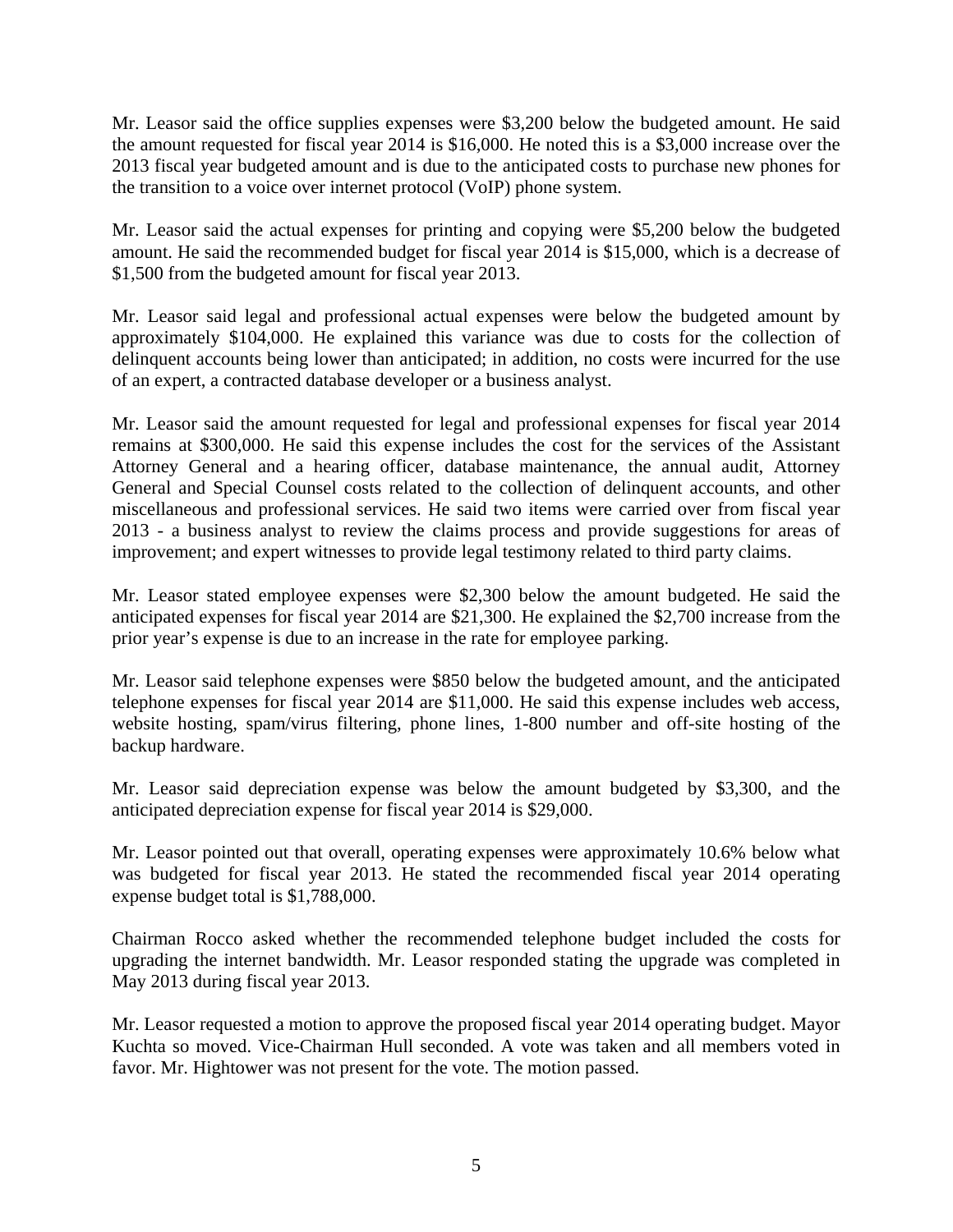Mr. Leasor requested a motion to obligate \$9 million for the payment of claims for fiscal year 2014. Vice-Chairman Hull so moved. Mayor Kuchta seconded. A vote was taken and all members voted in favor. Mr. Hightower was not present for the vote. The motion passed.

# *Capital Budget*

Chairman Rocco called upon Mr. Leasor to present the proposed Capital Budget for fiscal year 2014.

Mr. Leasor said the fiscal year 2012 actual expenditures, fiscal year 2013 annualized expenditures and the recommended budget for fiscal year 2014 are presented in the Proposed Capital Budget.

Mr. Leasor said furniture and equipment was budgeted at \$3,000 for fiscal year 2013; however, there were no expenditures for this line item. He said the recommended furniture and equipment budget for fiscal year 2014 is \$10,000. He noted the increase in the budget is for furniture for two offices.

Mr. Leasor said data processing and electronics were budgeted at \$12,000 for fiscal year 2013. He said there were no expenditures for this line item. He said \$12,000 is recommended for data processing and electronics for fiscal year 2014. He noted the requested amount includes \$6,000 for the purchase of a Power over Ethernet switch, which is required for the transition to the VoIP phone system, and \$6,000 for the purchase of pre-packaged software and the replacement of IT related equipment as needed. Chairman Rocco noted the state is phasing out the existing traditional landline phone system, and it is necessary to spend the funds to upgrade the current system to the new VoIP system.

Mr. Leasor said the legacy system is a carryover item from fiscal year 2013, and the amount requested for fiscal year 2014 is \$10,000. He said the money is needed for the migration of the Board's old legacy database system known as Rbase to a Windows Access database. He said the data is used for historical purposes, but there are compatibility issues with the legacy system and Windows 7 operating system. He said moving the data to Microsoft Access will resolve those issues.

Mr. Leasor said the out-of-scope and "wouldn't it be nice if" updates for the STARRS (Statistical Tank and Reimbursement Records System) database were budgeted at \$25,000 for fiscal year 2013. He said there were no expenditures for this item, and the amount requested for fiscal year 2014 is \$25,000 as a carryover item. He said this request is for multiple new modules, which will track subrogation cases and fee-related litigation activities, including foreclosure interventions and joint enforcement actions with BUSTR.

Mr. Leasor said no monies were expended for capital assets in fiscal year 2013 and the recommended fiscal year 2014 budget is \$57,000.

Chairman Rocco asked if there were any questions regarding the proposed capital budget. Vice-Chairman Hull suggested the furniture and equipment line item be increased from \$10,000 to \$15,000, as this may give some opportunity to enhance the work space experience for the Board's staff. Chairman Rocco noted this would bring the total capital budget to \$62,000.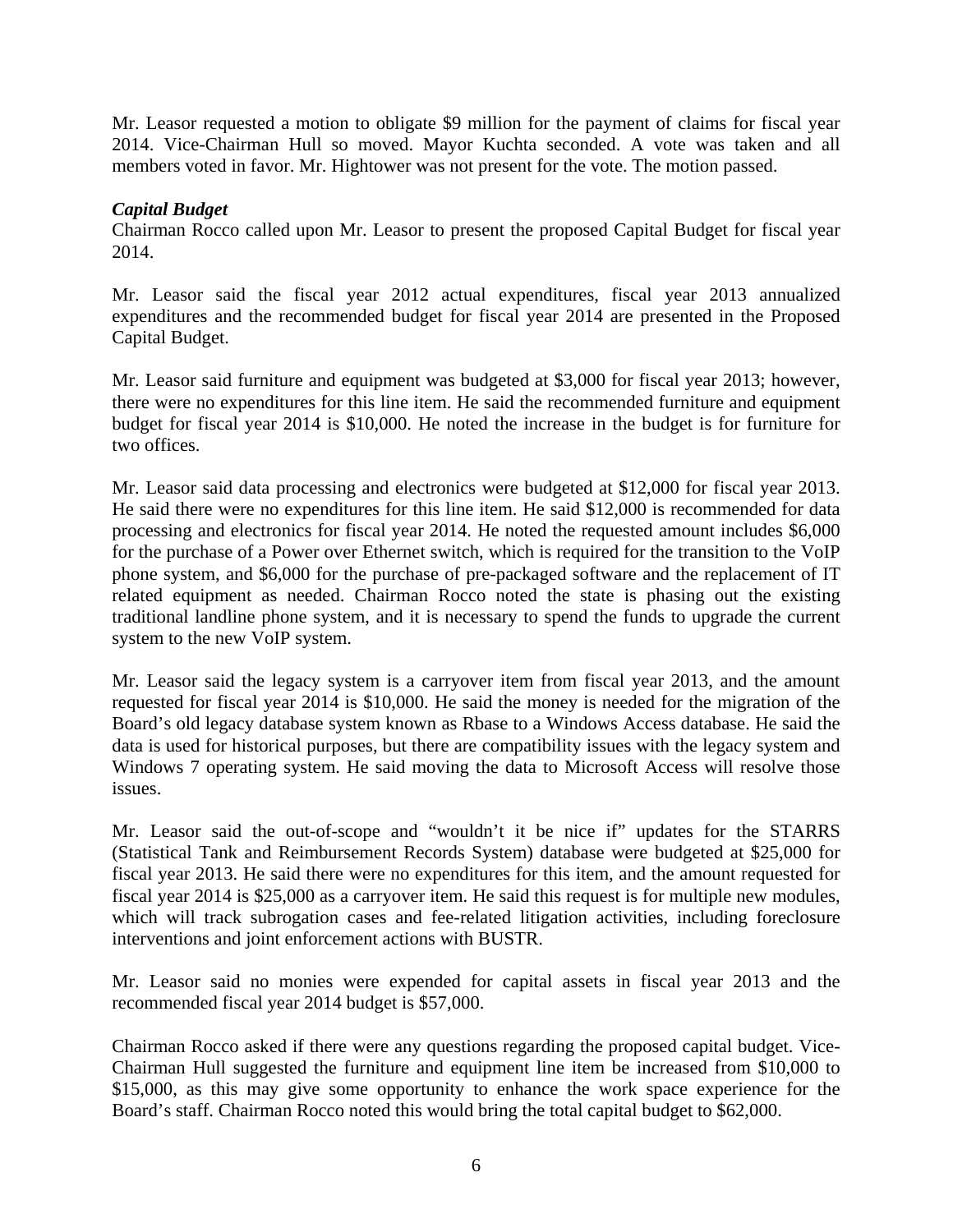Chairman Rocco requested a motion to approve the proposed fiscal year 2014 capital budget, with the change from \$10,000 to 15,000 for the furniture and equipment line item, for a total of \$62,000. Mayor Kuchta so moved. Vice Chairman Hull seconded. A vote was taken and all members voted in favor. The motion passed.

# *Fee Statement Statistics*

Mr. Leasor stated for the program year 2013 fee statements issued on April 26, 2013, approximately \$14 million was invoiced to 3,477 owners of 21,568 USTs.

Mr. Leasor said as of June 11, 2013, per-tank fees collected were approximately \$5 million, which represents 36% of the billed amount. He said prior year collections for the same period were \$4.4 million.

Mr. Leasor said between July 1, 2012 and June 11, 2013, approximately \$13.8 million was collected for program year 2012 Fund fees and \$541,000 was collected for prior year fees net of any refunds paid.

Mr. Leasor said for program year 2013, just under 16,100 tanks were billed at the standard deductible (\$55,000) per-tank fee and about 5,500 tanks were billed at the reduced deductible (\$11,000) per-tank fee. Mr. Leasor said as of June 11, 2013, the number of tanks paid at the standard deductible rate is a little over 5,300 and slightly less than 2,300 tanks were paid at the reduced deductible rate. He said fees for a total of 7,616 tanks were paid by 1,423 owners. He said this compares to fees being paid for 6,740 tanks by 1,375 owners for the same period of time in the prior year.

Mr. Leasor said for the 2012 program year, 3,300 owners have paid for 20,950 tanks. He indicated this amount would increase by the end of the program year, June 30, 2013.

Mr. Leasor said the \$5 million collected to date represents 35.8% of the \$14 million budgeted for program year 2013. He said so far for program year 2013, fees for 7,616 tanks have been paid, which represents 37% of the fees for the 20,700 tanks budgeted for the program year.

Vice-Chairman Hull noted only 3,477 owners were billed, while the BUSTR report indicates there are 3,750 registered owners. He asked why there is a difference of 273 owners. Chairman Rocco said the BUSTR registration statistics include non-petroleum tanks, such as hazardous tanks.

Chairman Rocco said he is encouraged that collections are over 10% ahead of where they were last year.

## **Compliance/Fee Assessment Report:**

Chairman Rocco called on Madelin Esquivel, Assistant Director, to present the compliance and fee assessment report.

Ms. Esquivel reported as of May 31, 2013, \$212,000 was paid in refunds for the 2012 program year. She said this amount is about 77% of the \$275,000 refund goal that was set for the 2012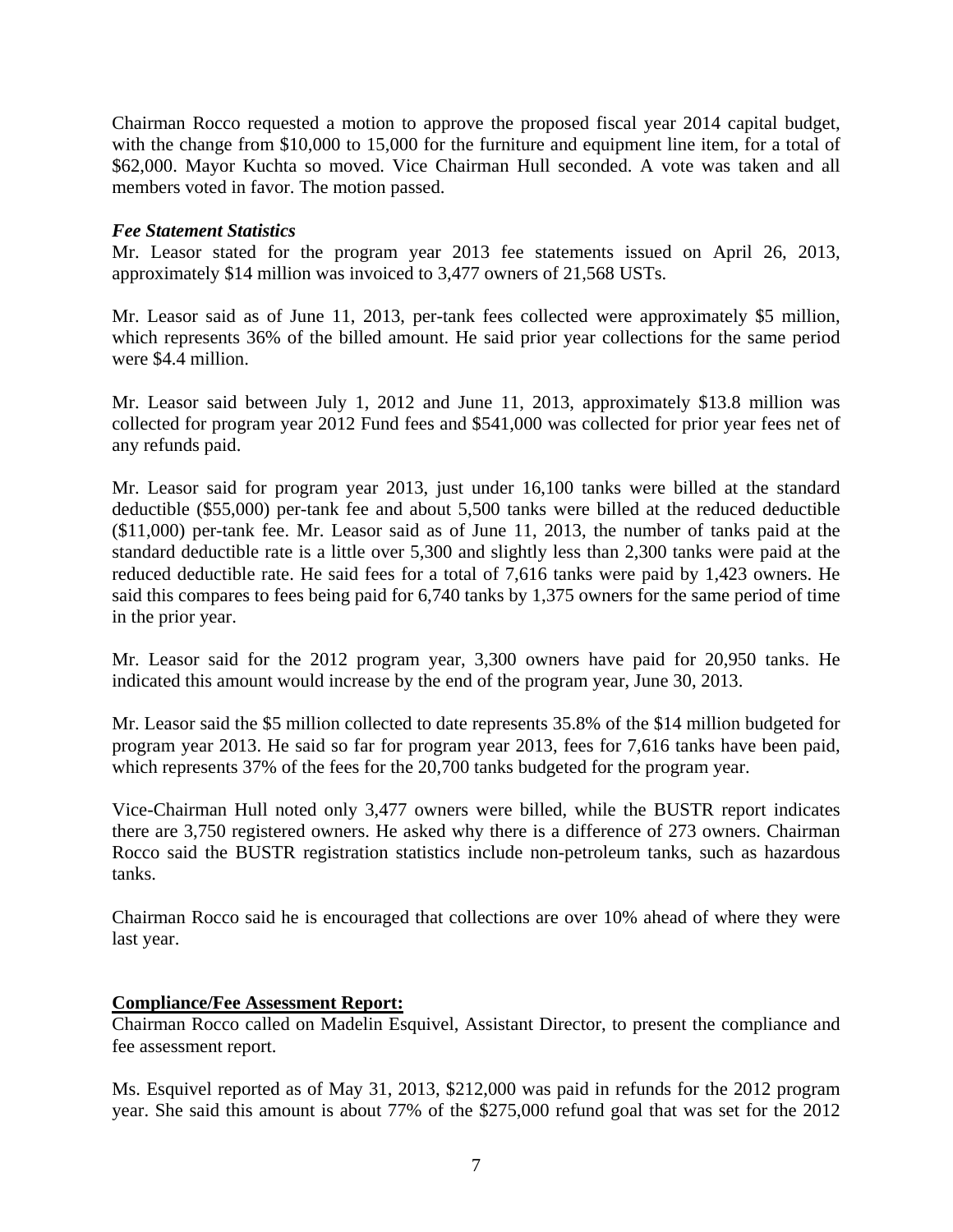program year ending June 30, 2013. She said she anticipates getting pretty close to the \$275,000 goal by the end of the year. She noted refunds were paid to 175 owners.

Ms. Esquivel reported there are 3,204 refunds pending for a total of \$1.4 million. She said these refunds have been identified, but have not been reconciled for payment. The reconciliation process is a complete review of an owner's account, including reviewing tank count information provided to the Board, BUSTR registration and compliance information made available to the Board's staff via the internet and payment history to ensure full payment was received.

Ms. Esquivel stated thus far in program year 2012, a total of \$49,794 was used to offset outstanding fees.

Ms. Esquivel said a total of \$359,000 was collected by the Attorney General's Office and Special Counsel so far this fiscal year. She said after deducting the collection costs of \$108,530, the net amount received by the Board totals \$250,900.

Ms. Esquivel reported 604 accounts totaling \$1.9 million were certified to the Attorney General's Office for collection during program year 2012.

Ms. Esquivel said seven Orders Pursuant to Law are currently under appeal. She said six of these Orders are being reviewed and one settlement agreement is pending. She said there are two appeals of Determinations to Deny a Certificate of Coverage currently open, and they are under review.

Ms. Esquivel said four Ability to Pay Applications are in review. The Ability to Pay program allows former UST owners experiencing financial difficulty to apply for and receive a determination of their ability to pay delinquent fees.

Ms. Esquivel reported the Annual Fee Assessment Statements were mailed to 3,477 owners on April 26, 2013. She said 61 fewer fee statements were mailed in comparison to the 2012 program year.

Ms. Esquivel reported that so far for program year 2012, 3,200 owners were issued a 2012 Certificate of Coverage. She said the number of owners with Certificate of Coverage Applications currently in process is 101. She said there are 16 unresolved Pending Denials and 102 unresolved Determinations to Deny a Certificate of Coverage.

Ms. Esquivel stated there are 31 uncashed refund checks that total \$23,000. She said there is \$68,270 in refunds pending for owners from whom more information has been requested.

## **Claims Report:**

Chairman Rocco called on Cindy Duann, Claims Supervisor, to present the claims report.

Ms. Duann said that two new claims analysts were recently hired to fill vacancies resulting from the retirement and resignation of two analysts that had been employed with the Board for many years. She said moving into the 2013 program year, it will be very challenging for the claims department, because it will not be fully staffed until the middle of August and there will be training and a learning curve.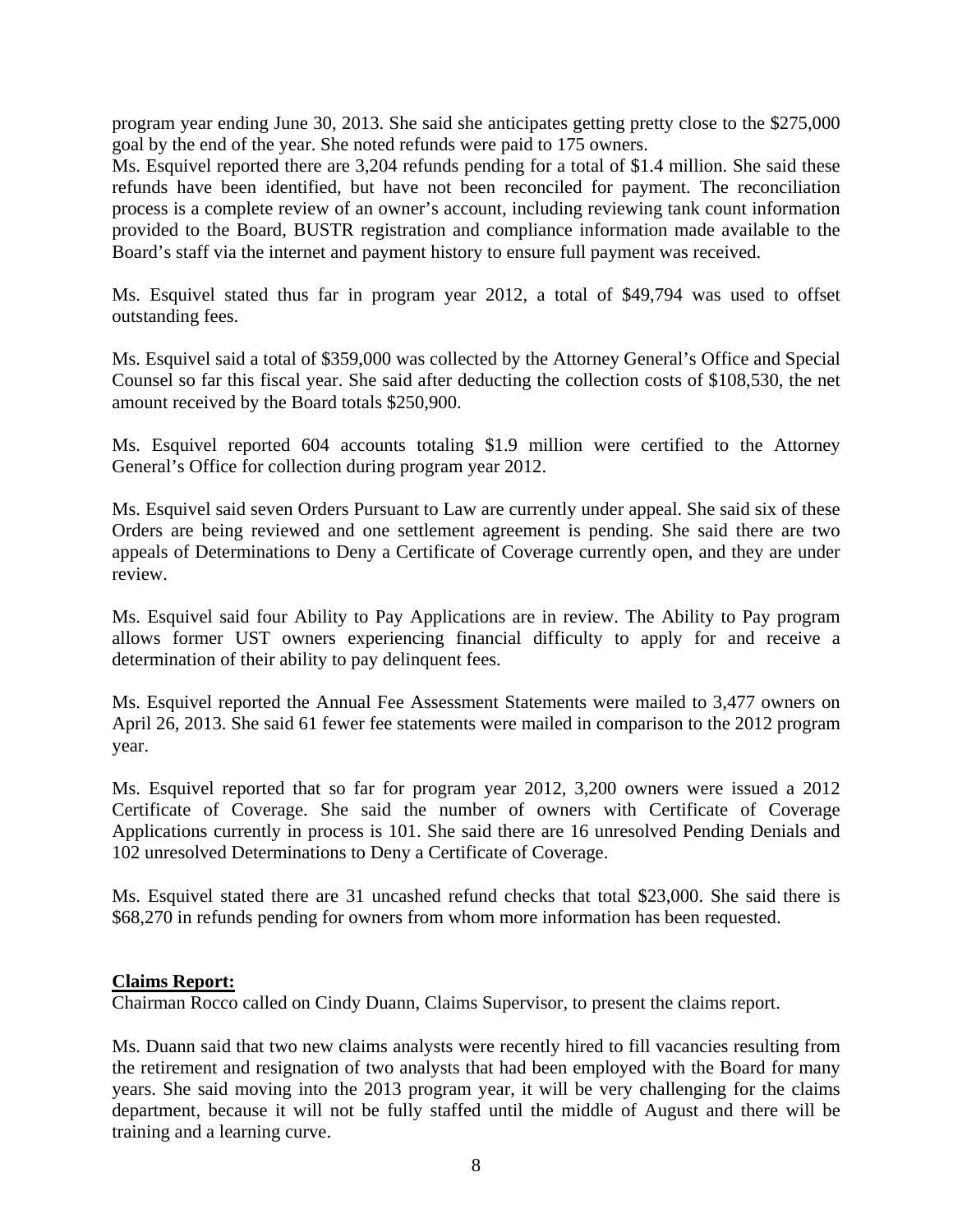Ms. Duann reported since the beginning of the program year, July 1, 2012, the Board received an average of 62 claims per month, and settled and closed an average of 63 claims per month. She said the total amount projected to be offered for claim settlements this 2012 program year is approximately \$6.5 million.

Ms. Duann pointed out that there was a surge of incoming claims in the months of March, April and May. She said even with the resignation of the one claims analyst in February, the three remaining claim reviewers were able to settle a monthly average of 53 claims during these three months.

Ms. Duann reported since the beginning of the program year, July 1, 2012, 70 eligibility applications were received, and 71 eligibility determinations were issued. She said of those determinations, 54 applications or 76% were approved, and 17 applications were denied. She said currently there are 17 eligibility applications under review.

Ms. Duann said for the 2012 program year, a total of 170 requests for cost pre-approval were received, and 210 cost pre-approval notifications were issued. She said currently only 49 mandatory cost pre-approval requests are pending review.

Ms. Duann stated in the previous six months, the claims staff made significant progress in approving several remedial action plans (RAPs) including six DPE (Dual Phase Extraction) RAPs. She said six new remediation systems will be purchased in the near future, and there is an agreement to expedite the reimbursement of these system costs.

## **New Business**

## *Appeal Hearing*

Chairman Rocco called upon Howard Silver, the Board's hearing officer, to present the Report and Recommendation regarding the appeal of an eligibility determination issued to Robert Mooney.

# **Owner #13818 Eligibility ID #0001, Robert D. Mooney, dba Mooney's Sunoco, 2700 Chagrin Boulevard, Orange Village, Ohio**

Mr. Silver said Robert Mooney is the owner of Mooney's Sunoco, a service station in Orange Village, Ohio. He said that on October 20, 1998, a member of the Orange Village fire department was at the site and observed free product, gasoline, in the tank cavity sump at the site, and a release was reported to the Bureau of Underground Storage Tank Regulations (BUSTR). Nine days later, BUSTR issued a letter to the owner of Mooney's Sunoco, instructing a tank tightness test and site check to be performed. The results of the investigation were to be reported to BUSTR within 60 days.

Mr. Silver said Mooney's Sunoco did not respond to BUSTR's request, and every year BUSTR notified Mooney's Sunoco that it had not responded. He said this continued until 2007.

Mr. Silver stated that two months after the release was reported to BUSTR, Mooney's Sunoco removed the five existing tanks and replaced them with three new tanks.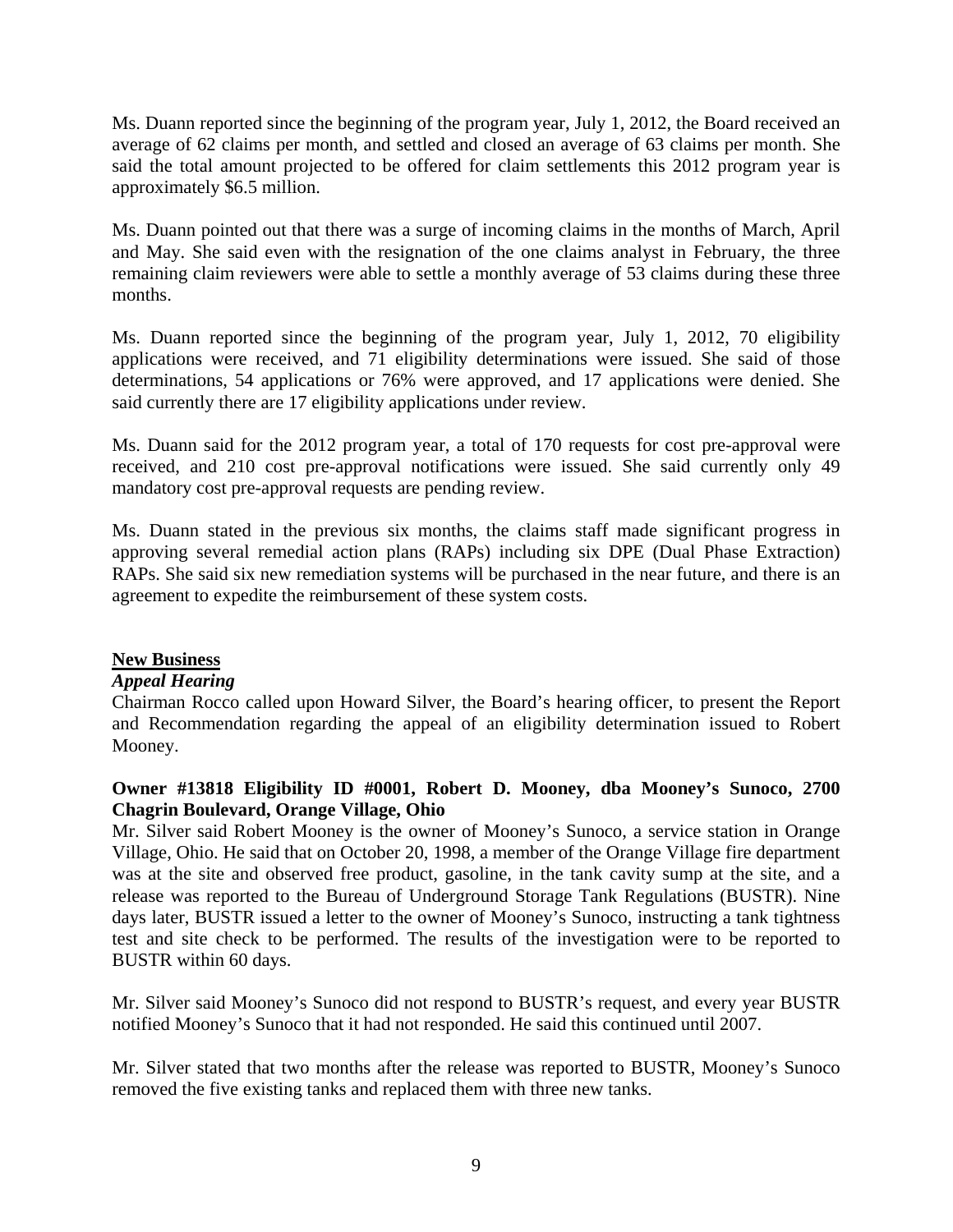Mr. Silver said in June 2007, a trench was being dug for a natural gas pipe line at or near the Mooney's Sunoco site, and the excavation workers reported an odor of gasoline. On June 20, 2007, a suspected release at Mooney's Sunoco was reported to BUSTR as a result of the odor the workers encountered.

Mr. Silver said Robert Mooney filed an eligibility application on June 19, 2008 with the Financial Assurance Fund in order to be reimbursed for corrective action costs as a result of the suspected release. He said that Starr Richmond as director of the Financial Assurance Fund denied Mr. Mooney's eligibility application on February 6, 2009 and Mr. Mooney filed an appeal on March 5, 2009.

Mr. Silver said that on May 9, 2011, a hearing was held, and Robert Mooney, Sr. and his son Robert Mooney, Jr. attended the hearing. He said Messrs. Mooney, Sr. and Mooney, Jr. appeared at the hearing without legal counsel. He said after a discussion between all the parties regarding moving forward without legal counsel, Messrs. Mooney, Sr. and Mooney, Jr. contacted their lawyer, and decided they wanted to proceed with the hearing without counsel.

Mr. Silver said he wrote a report to the Board in June 2011, but before the report was presented to the Board, Mr. Mooney, Sr. retained a lawyer, who asked the Board not to act on the report, and instead remand the matter back to Ms. Richmond as director of the Financial Assurance Fund for reconsideration and to issue another determination. If Ms. Richmond were to uphold her February 6, 2009 determination to deny eligibility, then Mr. Mooney requested the hearing be reopened to allow him to present additional evidence.

Mr. Silver explained that the Board approved remanding the matter back to Ms. Richmond, who reviewed the file and determined Mr. Mooney, Sr. was not eligible to seek reimbursement from the Fund. Thereafter the hearing record was reopened and another hearing was held on April 26, 2012.

Mr. Silver stated that Mr. Mooney was represented by legal counsel and they presented an expert at the hearing. He said the expert testified that with the data collected from the site, any release of petroleum product that occurred in 1998 could be distinguished from the release that was reported in June 2007, and because the two releases could be distinguished, Mr. Mooney was entitled to receive compensation for the second release.

Mr. Silver said following briefs of the parties, he wrote a second report and recommendation. He said it was his finding that based on the data available, the contamination that occurred in 1998 cannot be distinguished from the contamination, if any that occurred in 2007. Mr. Silver said the 1998 release was confirmed by BUSTR, and it is known there was a release by the observation of free product. The suspected release in 2007 was not a confirmed release, and there was no evidence to document a release actually occurred in 2007 from the existing tank system, which was installed in 1998.

Mr. Silver stated his second finding was that at the time the suspected release was reported in June 2007, Mooney's Sunoco was out of compliance with the State Fire Marshal's rules because it had not performed the site check and submitted the requested tank testing data.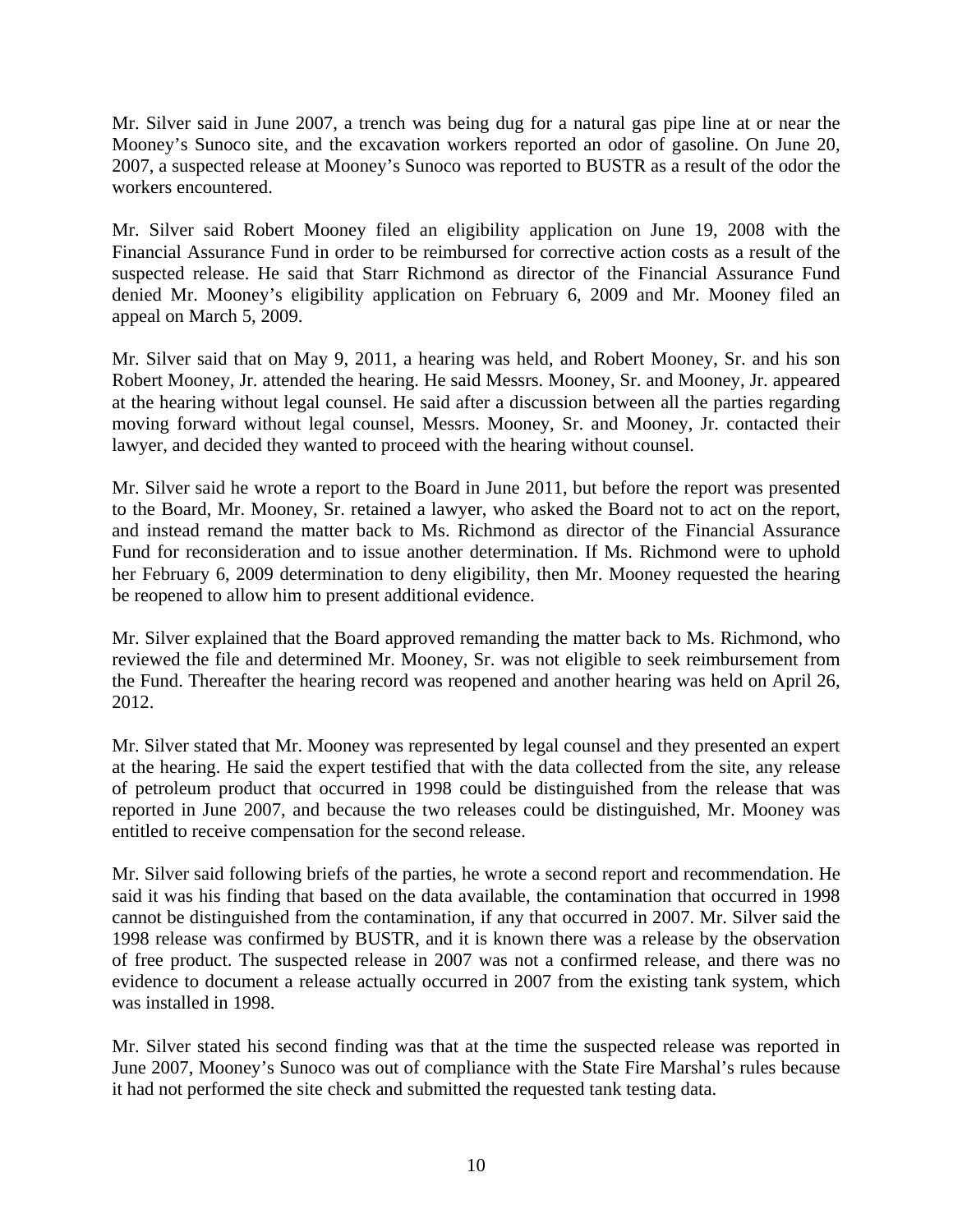Mr. Silver stated his final finding was that Mr. Mooney had not proven a release had occurred in 2007, and if it did occur, he was unable to show that the contamination was separate and apart from the contamination that occurred in 1998.

Mr. Silver stated that Ms. Richmond as director of the Financial Assurance Fund was correct as a matter of fact and applicable law in denying the eligibility request from Mooney's Sunoco.

Vice-Chairman Hull made a motion to adopt the hearing officer's recommendation that the Executive Director's denial of Fund eligibility be upheld. Mr. Stephenson seconded. All members voted in the affirmative. The motion passed.

# *Hearing Officer Contract*

Chairman Rocco said the contract for the Board's hearing officer, Howard Silver, will expire on June 30, 2013. He stated Mr. Silver agreed to extend his contract at the same pay rate and terms as previously contracted.

Mayor Kuchta made a motion to authorize the Chairman to renew Mr. Silver's contract for the 2014 fiscal year. Mr. Hightower seconded. A vote was taken and all of the members were in favor. The motion passed.

# *Assistant Attorney General Memorandum of Understanding*

Chairman Rocco said the legal services contract between the Board and the Attorney General's Office was also up for renewal. He said a draft copy of the contract was received and significant changes from previous contracts were proposed.

Chairman Rocco said the current contract specifically names Carla Dowling-Fitzpatrick as the Assistant Attorney General that provides legal services to the Board. He said the current contract also includes specific requirements with respect to travel expenses that are reimbursed by the Board. He said the proposed contract is much broader in that it does not name a specific attorney to provide legal services, and is more generic in what travel expenses will be reimbursed. He stated the proposed contract is also a two-year contract as opposed to the one-year contracts that were executed in the past.

Chairman Rocco called upon Executive Director Starr Richmond to present the financial terms of the proposed contract. Ms. Richmond stated the costs for the first 12 month period of the contract are \$60,300. She said the cost of legal services for the second fiscal year period will be \$61,500. In response to Vice-Chairman Hull's question, Ms. Richmond confirmed the budget just approved included the \$60,300 in the legal and professional services line item. Chairman Rocco said the \$61,500 would be part of the 2014 budget year.

Vice-Chairman Hull made a motion for the Board to authorize the Chairman and the Executive Director to negotiate the language of the new contract with the Attorney General's Office consistent with the Board's goals and practices and to execute a satisfactory contract in an amount not to exceed \$62,000. Mr. Hightower seconded. A vote was taken and all of the members were in favor. The motion passed.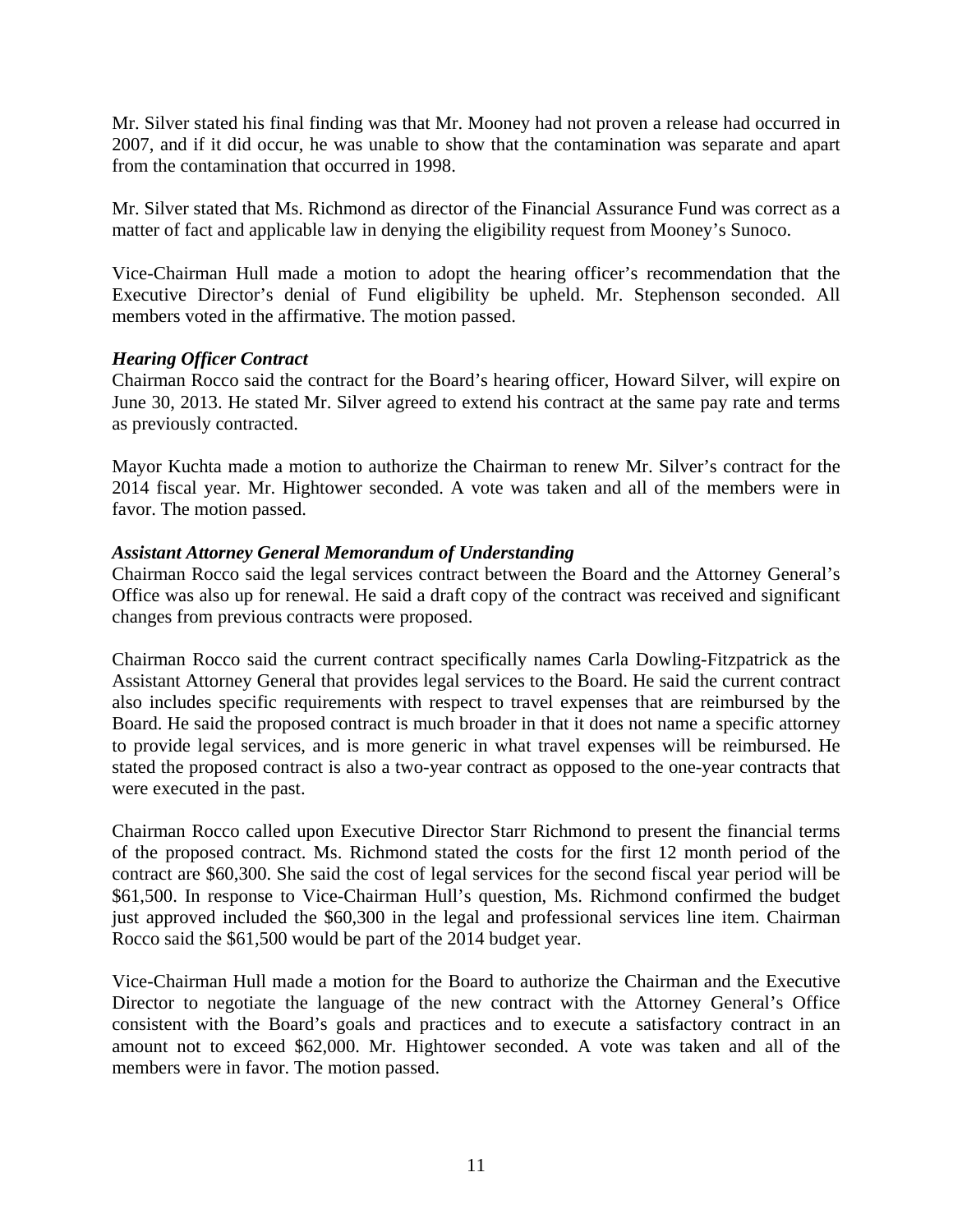#### *Database Consultant Contract*

Chairman Rocco called upon Don Leasor, Chief Fiscal Officer, to discuss the contract for a database consultant.

Mr. Leasor requested a motion from the Board to authorize the Chairman to negotiate and enter into a database maintenance and consulting services contract for a period up to one year ending on June 30, 2014 in an amount not to exceed \$30,000.

Chairman Rocco asked Mr. Leasor to discuss the history of the position and the purpose of the consultant. Mr. Leasor said a few years ago, the database consultant who had been with the Board for over 10 years acquired a full time position elsewhere and could no longer serve as the Board's consultant. He said two replacement contractors had been hired – both were terminated because they did not meet expectations. As a result there was no consultant for six or more months of the past year. He said the consultant serves to develop new modules and make updates to the Statistical Tank and Reimbursement Records System (STARRS), a 2000 SQL Server database system.

After a discussion regarding the benefits of contracting with a company versus contracting with an individual and giving consideration to minority businesses, Mayor Kuchta moved to adopt the motion requested by Mr. Leasor. Vice-Chairman Hull seconded. Chairman Rocco clarified the motion was to authorize the Chairman to negotiate and enter into a database maintenance and consulting services contract for a period up to one year ending on June 30, 2014 in an amount not to exceed \$30,000.

Mr. Hightower moved to strike the words "and enter into" from the motion. He said his recommended amendment to the motion would require the contract be approved by the Board. Vice-Chairman Hull seconded. After a discussion regarding the timing of the contract and ensuring a diverse pool of candidates are considered for the contract, Chairman Rocco requested Mr. Hightower to participate in the selection process. Mr. Hightower agreed and withdrew his amendment. Vice-Chairman Hull withdrew his second.

Vice-Chairman Hull moved to insert the words "in consultation with board member Steve Hightower" following the words "authorize the Chairman" in the original motion. Mayor Kuchta seconded. Chairman Rocco asked if there were any further questions or discussion and there were none. A vote was taken to amend the motion. All were in favor and the motion was amended.

Chairman Rocco asked if there was any discussion regarding the amended motion on the floor and there was none. A vote was taken, and all were in favor. The motion passed as amended.

## *Office Lease*

Chairman Rocco stated the current office lease expires on June 30, 2013. The lease has a two year renewal option and a provision to increase the rate. However the landlord indicated that if the Board were to renew the lease, there would be no increase from the current rate.

Chairman Rocco requested a motion to authorize the Chairman and the Executive Director to enter into a rental contract for office space not to exceed \$110,000 per year or a total of \$220,000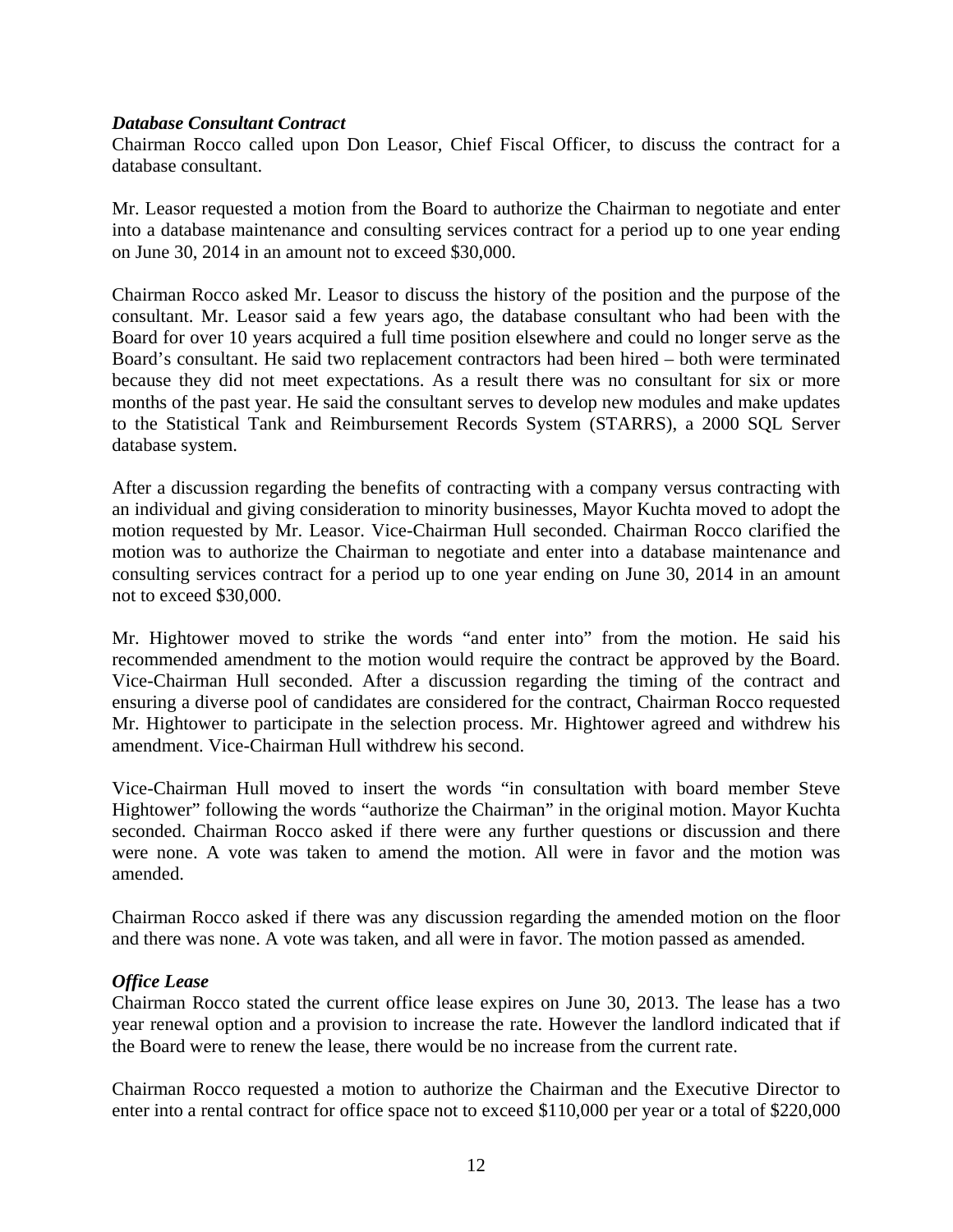for the two-year term of the contract. Vice-Chairman Hull so moved and Mayor Kuchta seconded.

Executive Director Starr Richmond noted that a new contract will not be executed. She said instead, the Board will just be exercising the two-year renewal option of the existing lease. The motion was withdrawn by Messrs. Hull and Kuchta.

Chairman Rocco requested a motion to authorize the Executive Director to notify the lessor that the Board will exercise its renewal option and extend the lease for two years. Vice-Chairman Hull so moved and Mayor Kuchta seconded. A vote was taken and all were in favor. The motion passed.

# *Hardship Applications*

Chairman Rocco called upon Starr Richmond, Executive Director, to present the hardship application.

Ms. Richmond stated that the Board's rule 3737-1-08 provides for an owner experiencing financial hardship to apply for hardship status with the Fund. She said granting hardship status allows for the acceleration of the review of the claims submitted by the owner. Ms. Richmond noted that granting hardship status does not increase the amount of reimbursement to the tank owner. She stated by accelerating the review of the claim, it reduces the financial burden the owner would experience if the claims were reviewed and settled in the normal course of business. She said, once granted, the hardship status remains in effect for a one-year period. She said at that time, the owner may reapply for hardship status.

Ms. Richmond stated that in determining hardship status, the application and a minimum of two years of income tax records are reviewed. She said, in addition, a U.S. Environmental Protection Agency (EPA) financial capacity test is used to evaluate the owner's cash flow and determine if the owner is able to carry debt, in which case, the owner could finance the costs of corrective actions over time.

# **Claim #3436-0001/01/13/93, Owner – Estate of Edmund Ratajczak, Jacqueline McCown, Executrix**

Ms. Richmond said Jacqueline McCown is the executrix for the estate of her father, Edmund Ratajczak. The estate is the responsible person for a 1992 release that occurred at 6881 Brecksville Road in Independence, Ohio. She said this is the fifth request for hardship status. Ms. Richmond said that to date, the Fund has reimbursed approximately \$341,000 for corrective actions costs for this release. She said there are currently no outstanding claims or unprocessed requests for cost pre-approval for this release.

Ms. Richmond said based on the information provided by Ms. McCown, the estate was reopened in July 2009 and remains open solely for the purpose of continuing the remediation of the release. She said the estate's only remaining asset is \$1,000 in a bank account which exists to hold funds related to the remediation.

Ms. Richmond recommended the Board approve the application and grant hardship status to the Estate of Mr. Ratajczak. Mayor Kuchta so moved and Vice-Chairman Hull seconded. A vote was taken and all members voted in the affirmative. The motion carried.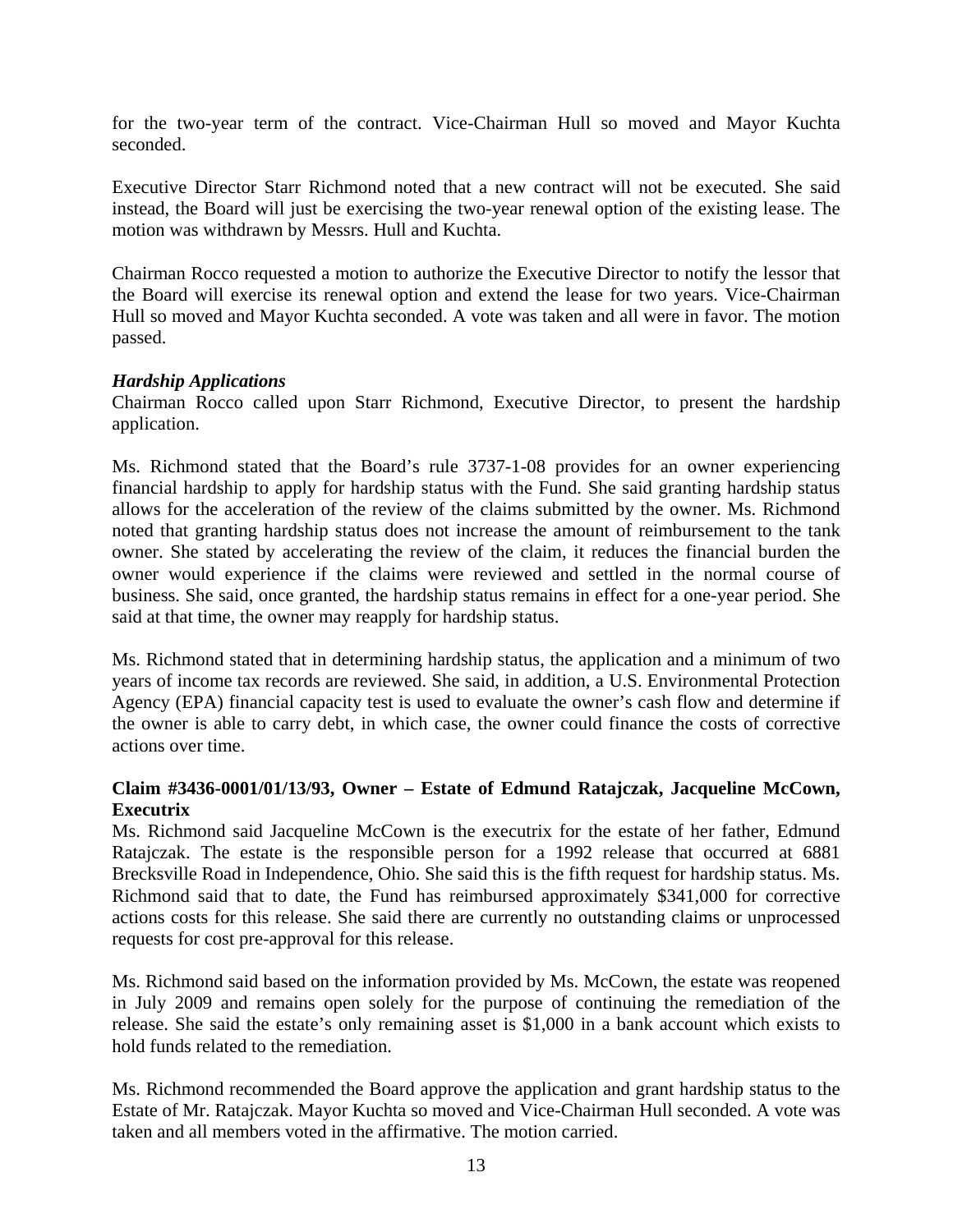## **Claim #16065-0001/03/25/96, Owner – Lois Jeffers dba Midway Petroleum**

Ms. Richmond said Lois Jeffers and her deceased husband are the responsible persons for a 1996 release at 89 South Main Street in Fredericktown, Ohio. She said they sold the site in March 2007, but have continued the corrective actions at the site. She said this is Mrs. Jeffers' third request for hardship status with the last one expiring in November 2012.

Ms. Richmond said to date, the Fund has reimbursed approximately \$147,000 for corrective actions costs for this release. She said there are currently no outstanding claims or unprocessed requests for cost pre-approval for the release.

Ms. Richmond said Mr. Jeffers passed away in June of 2011 and Mrs. Jeffers is 66 years old and is employed part-time as a home health aide. She said based upon the application, her annual income, including social security, is estimated to be approximately \$29,000, which slightly exceeds her reported household living expenses. She said her only assets are her individual retirement accounts with a value of \$11,000.

Ms. Richmond said that based upon the US EPA financial capacity test, Mrs. Jeffers is unable to self-finance any amount of corrective action costs either by existing assets or a loan.

Ms. Richmond recommended the Board approve the application and grant hardship status to Mrs. Jeffers. Vice-Chairman Hull so moved and Mayor Kuchta seconded. A vote was taken and all members voted in the affirmative. The motion carried.

## **Claim #18752-0001/06/11/08, Owner – Charles V. Hanrahan dba Chuck's Citgo**

Ms. Richmond said Mr. Hanrahan is the responsible person for a 2008 release that occurred at 3718 Lawrenceville Drive in Springfield, Ohio. She said this is the fourth request for hardship status submitted by Mr. Hanrahan with his most recent request expiring on June 12, 2013.

Ms. Richmond said to date, the Fund has reimbursed about \$198,000 for corrective actions costs for the release. She said there is currently one claim with a face value of \$8,900 pending review and cost pre-approval was recently granted for \$285,000 for the first year costs associated with dual phase extraction remediation. She said Mr. Hanrahan currently receives no income from the facility, and his cash on-hand and IRA investments are approximately \$9,200 and \$45,400, respectively.

Ms. Richmond said that based on the US EPA financial capacity test, Mr. Hanrahan does not have adequate cash flow or the ability to carry debt in order to pay for the pending corrective action costs.

Ms. Richmond recommended that the Board approve the application and grant hardship status to Mr. Hanrahan. Vice-Chairman Hull so moved and Mr. Hightower seconded. A vote was taken and all members voted in the affirmative. The motion carried.

## **Claim #20240-0001/05/28/08, Owner – Allen C. Frank dba Amanda Carryout Inc.**

Ms. Richmond said Amanda Carryout Inc. is the responsible person for a 2008 petroleum release that occurred at 145 East Main Street in Amanda, Ohio. She said this is the fourth request for hardship status submitted by Mr. Frank on behalf of Amanda Carryout with the most recent request expiring on June 12, 2013. She said there are currently no outstanding claims associated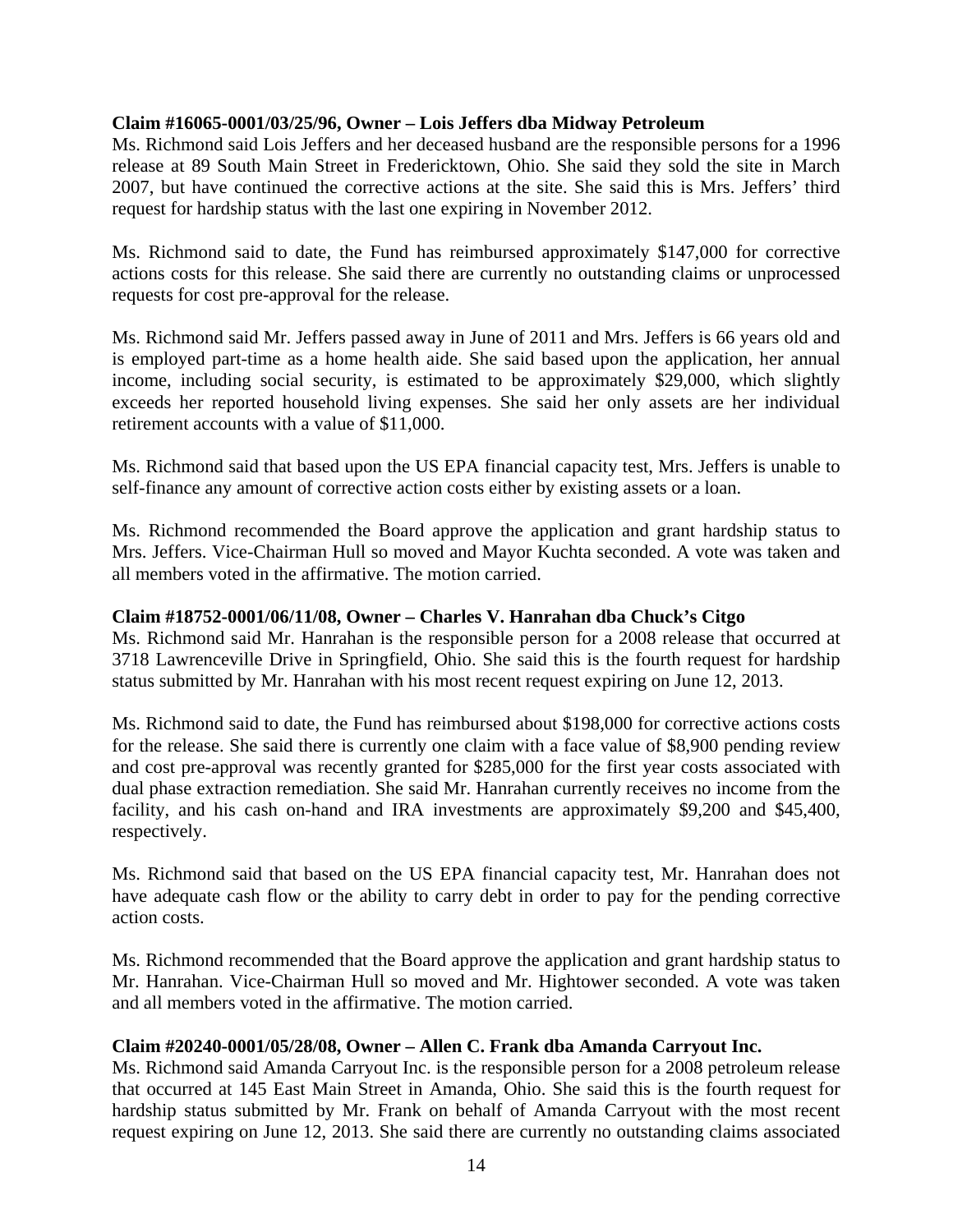with the release. She said cost pre-approval was recently granted for a voluntary request for \$6,500 to prepare a remedial action plan or RAP.

Ms. Richmond said based upon the information Mr. Frank provided in the hardship application and the US EPA financial capacity test, the ABEL model estimates a 60% probability that Amanda Carryout can afford \$25,000 in corrective action costs. Ms. Richmond said since the carryout does not have adequate cash flow to self-finance corrective action costs, she recommended the Board approve the application and grant hardship status to Amanda Carryout Inc. Mayor Kuchta so moved and Vice-Chairman Hull seconded. A vote was taken and all members voted in the affirmative. The motion carried.

# **Claim #21011-0001/04/21/09, Owner – New Vulco Mfg & Sales Co. II, LLC dba Smith's Marathon**

Ms. Richmond said New Vulco Manufacturing and Sales Co. II, LLC is the responsible person for a 2009 petroleum release that occurred at 298 West Main Street in Lynchburg, Ohio. She said Larry Schirmann submitted the hardship application on behalf of New Vulco, and this is its first request for hardship status. She said there is currently one claim pending review with a face value of \$99,000 and an unapplied deductible of \$11,000.

Ms. Richmond said based upon the information provided in the hardship application and the US EPA financial capacity test, the ABEL model estimates a probability of less than 50% that New Vulco can afford the corrective action costs it has already incurred. She noted that based upon conversations with Mr. Schirmann, the funds used to pay for the corrective action already completed were borrowed from a related company that took out a loan for this purpose.

Ms. Richmond said since New Vulco does not have adequate cash flow to self-finance corrective action costs, and denying hardship status will pose an overwhelming burden on New Vulvo, it is her recommendation that the Board approve the application and grant hardship status to New Vulco. Vice-Chairman Hull so moved and Mr. Hightower seconded.

Mr. Hightower asked what the difference was between a hardship claim and regular claim. Chairman Rocco said hardship status accelerates the review of the claim. He added that the amount to be reimbursed is not affected by hardship status.

Chairman Rocco asked if there were any further questions, and there were none. A vote was taken and all members voted in the affirmative. The motion carried.

# **Certificates of Coverage – Ratifications:**

Chairman Rocco called upon Starr Richmond, Executive Director, to present the lists of owners who had either been issued or denied a Certificate of Coverage for ratification by the Board.

Ms. Richmond said that behind Tabs 11, 12 and 13 are listings of facilities that, since the April Board meeting, had been issued or denied a program year 2011, 2012 or 2013 Certificate of Coverage.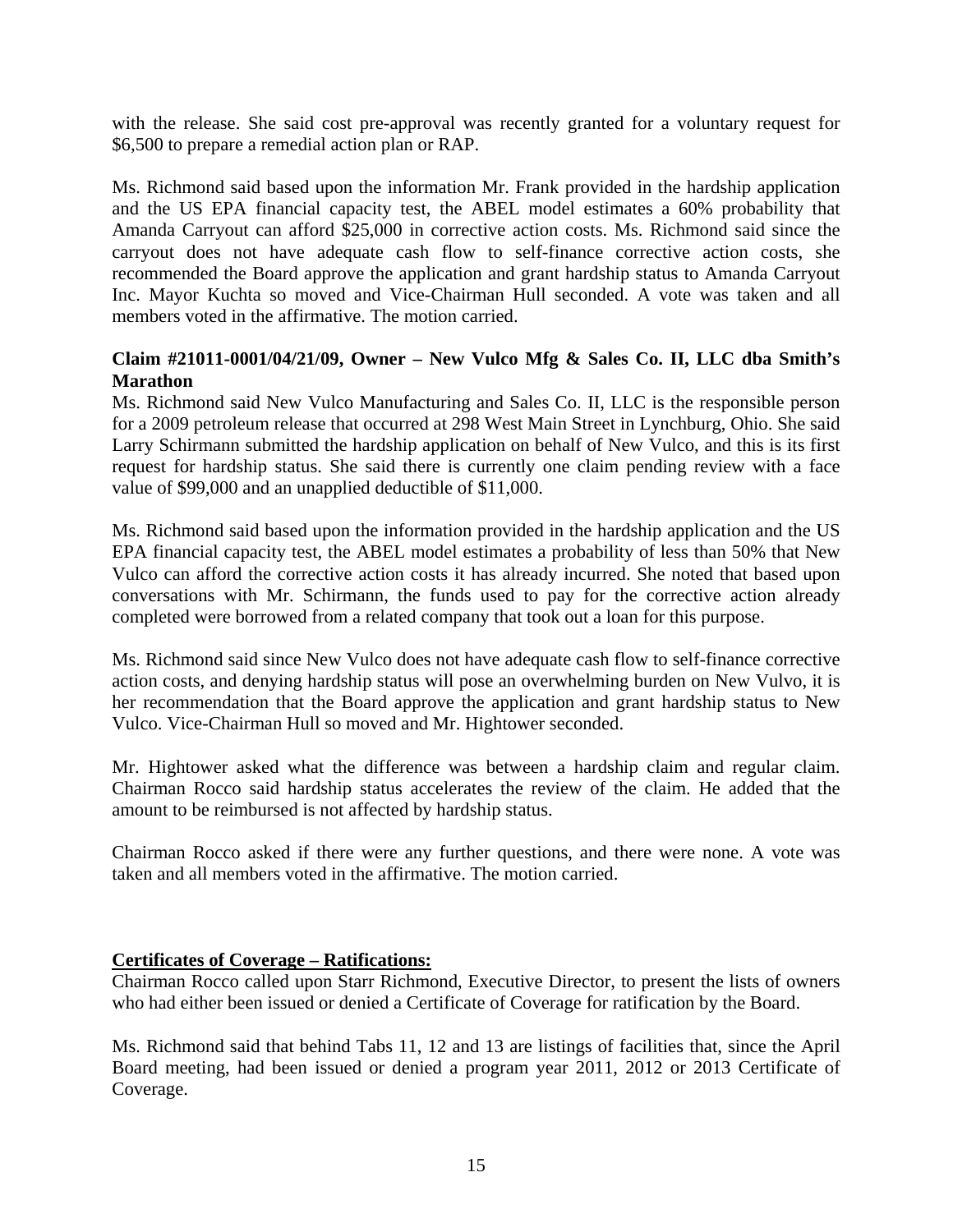Ms. Richmond said the process used to review the fee applications and issue or deny a Certificate of Coverage includes a review for completeness to determine full payment was received; financial responsibility for the deductible has been demonstrated; and, the owner has certified with his signature that he is in compliance with the State Fire Marshal's rules for the operation and maintenance of petroleum underground storage tanks. She said if these requirements are met and if the tanks existed in previous years, a certificate for the subject tanks had been issued to the owner in at least one of the prior two years, then a Certificate of Coverage is issued.

Ms. Richmond explained that if deficiencies or compliance issues are discovered, notice is provided to the owner in accordance with the Board's rules. The owner is provided 30 days to respond to the notice with information to correct the deficiency or compliance issue. If correcting information is not received within this time, a determination denying the Certificate of Coverage is issued to the owner.

She said the Board's rules and the Revised Code make provisions for an appeal of the determination. Ms. Richmond said that throughout this process the Board's staff works with the owner to correct the fee statement record and/or refers the owner to BUSTR to correct the registration record.

Ms. Richmond requested the Board ratify her actions with respect to the issuance of the 2011 program year Certificates of Coverage for the two facilities included on the list behind Tab 11.

Mayor Kuchta moved to ratify the issuance of the 2011 Certificates of Coverage for the facilities listed. Vice-Chairman Hull seconded. A vote was taken and all of the members were in favor. The motion passed.

Ms. Richmond stated no 2011 program year Certificates of Coverage had been denied since the last meeting.

Ms. Richmond requested the Board ratify her actions with respect to the issuance of the 2012 program year Certificates of Coverage for the 67 owners of 96 facilities included on the list behind Tab 12.

Vice-Chairman Hull moved to ratify the issuance of the 2012 Certificates of Coverage for the facilities listed. Mayor Kuchta seconded. A vote was taken and all of the members were in favor. The motion passed.

Ms. Richmond requested the Board ratify her actions with respect to the denial of the 2012 program year Certificates of Coverage for the 46 facilities included on the list behind the Tab 12 blue divider page.

Vice-Chairman Hull moved to ratify the denial of the 2012 Certificates of Coverage that were listed. Mayor Kuchta seconded. A vote was taken and all of the members were in favor. The motion passed.

Ms. Richmond requested the Board ratify her actions with respect to the issuance of the 2013 program year Certificates of Coverage for the 747 facilities included on the list behind Tab 13.